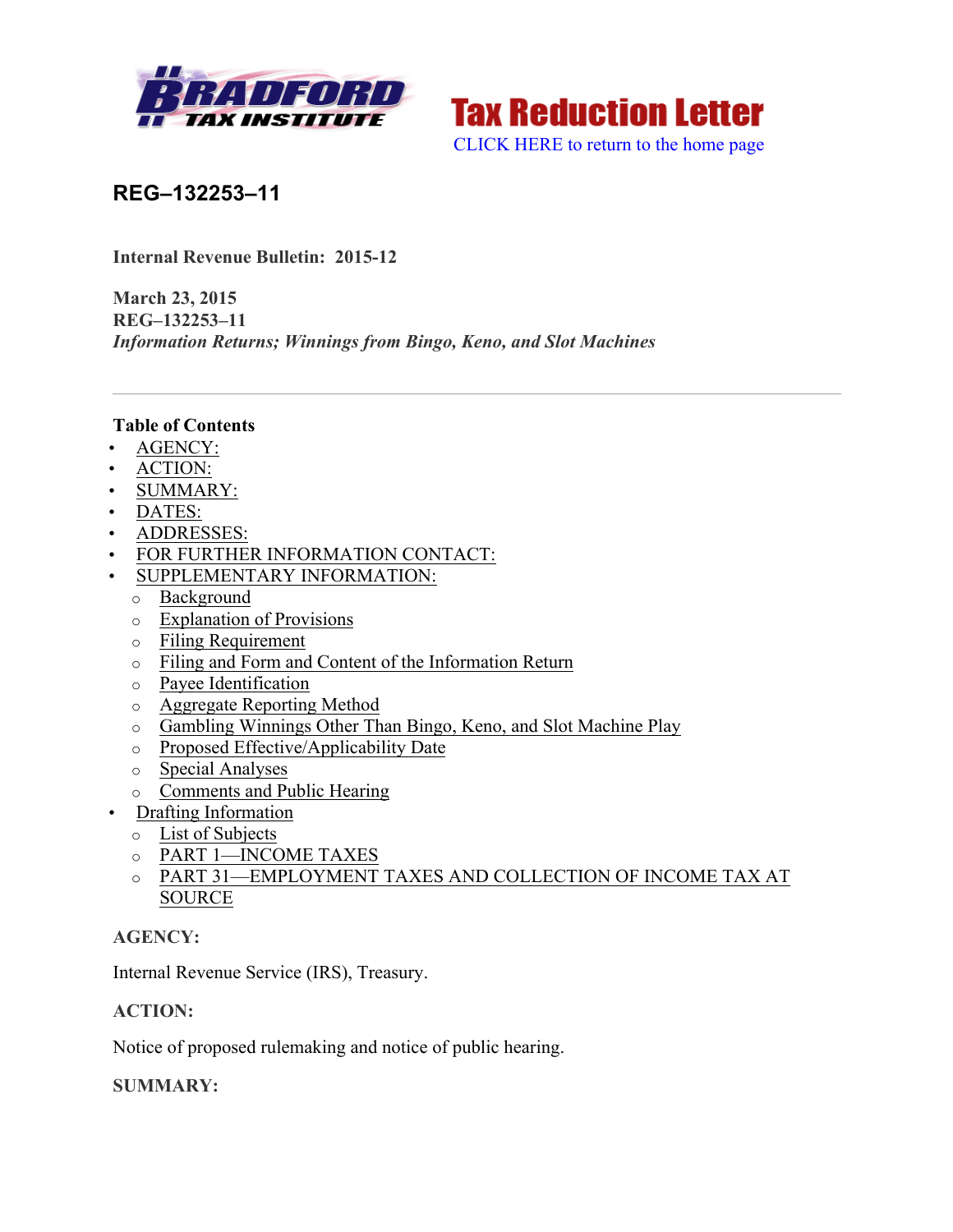This document contains proposed regulations under section 6041 regarding the filing of information returns to report winnings from bingo, keno, and slot machine play. The proposed regulations affect persons who pay winnings of \$1,200 or more from bingo and slot machine play, \$1,500 or more from keno, and recipients of such payments. This document also provides a notice of a public hearing on these proposed regulations.

## **DATES:**

Written or electronic comments must be received by June 2, 2015. Outlines of topics to be discussed at the public hearing scheduled for June 17, 2015 at 10 a.m. must be received by June 2, 2015**.**

## **ADDRESSES:**

Send submissions to: CC:PA: LPD:PR (REG–132253–11), Room 5205, Internal Revenue Service, P.O. Box 7604, Ben Franklin Station, Washington, DC 20044. Submissions may be hand-delivered Monday through Friday between the hours of 8 a.m. and 4 p.m. to CC:PA:LPD:PR (REG–132253–11), Courier's Desk, Internal Revenue Service, 1111 Constitution Avenue, N.W., Washington, DC, or sent electronically, via the Federal eRulemaking Portal at *http://www.regulations.gov* (IRS REG–132253–11). The public hearing will be held in the IRS Auditorium, Internal Revenue Building, 1111 Constitution Avenue, N.W., Washington, DC.

## **FOR FURTHER INFORMATION CONTACT:**

Concerning the proposed regulations, David Bergman, (202) 317-6844; concerning submissions of comments, the hearing, or to be placed on the building access list to attend the hearing, Oluwafunmilayo P. Taylor (202) 317-6901 (not toll-free numbers).

#### **SUPPLEMENTARY INFORMATION: Background**

This document contains proposed regulations to Title 26 of the Code of Federal Regulations under section 6041 of the Internal Revenue Code. The proposed regulations would update and simplify the existing information reporting requirements under  $\S 7.6041-1$  of the Temporary Income Tax Regulations under the Tax Reform Act of 1976 for persons who make reportable payments of bingo, keno, or slot machine winnings. The updated requirements are proposed to be set forth in a new § 1.6041–10 of the regulations. Accordingly, when § 1.6041–10 of the proposed regulations becomes final, the regulations under  $\S 7.6041-1$  will be removed.

Section 6041 generally requires information reporting by every person engaged in a trade or business who, in the course of such trade or business, makes payments of gross income of \$600 or more in any taxable year. The current regulatory reporting thresholds for winnings from bingo, keno, and slot machines deviate from this general rule. Prior to the adoption of the current thresholds in 1977, reporting from bingo, keno, and slot machines was based a sliding scale threshold tied to the amount of the wager and required the wager odds to be at least 300 to 1. On January 7, 1977, temporary regulation § 7.6041–1 was published establishing reporting thresholds for payments of winnings from bingo, keno, and slot machine play in the amount of \$600. In Announcement 77–63, 1977–8 IRB 25, the IRS announced that it would not assert penalties for failure to file information returns before May 1, 1977, to allow the casino industry to submit, and the IRS to consider, information regarding the industry's problems in complying with the reporting requirements. After considering the evidence presented by the casino industry, the IRS announced in a press release that effective May 1, 1977, information reporting to the IRS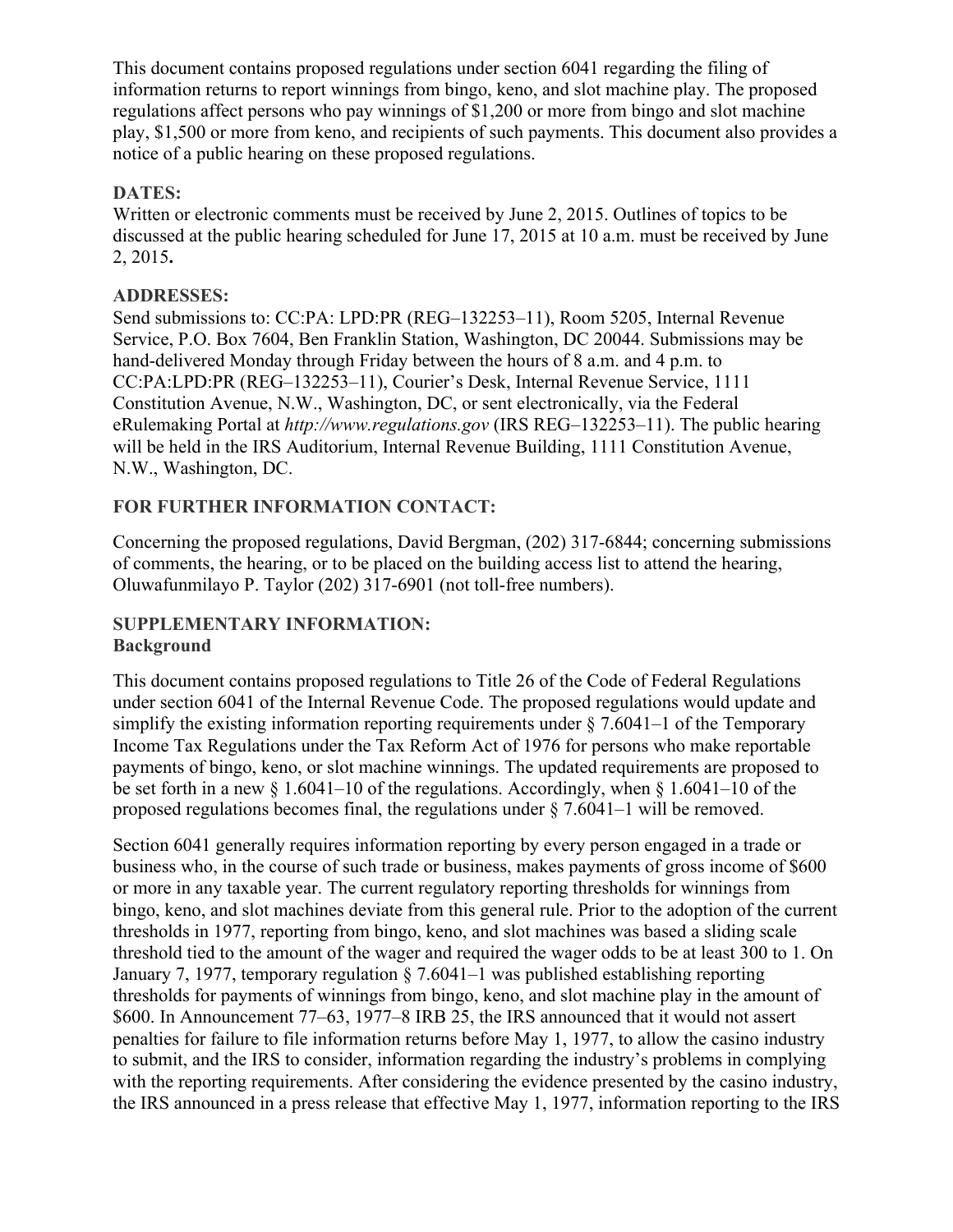would be required on payments of winnings of \$1,200 or more from a bingo game or a slot machine play, and \$1,500 or more from a keno game net of the wager. On June 30, 1977, § 7.6041–1 was amended to raise the reporting thresholds for winnings from a bingo game and slot machine play to \$1,200, and the reporting threshold for winnings from a keno game to \$1,500.

Section 7.6041–1(c) provides that bingo, keno, and slot machine winnings are reported on the Form W–2G, "Certain Gambling Winnings." The payor must provide a copy of the Form W–2G to the payee by January 31 of the year following the year in which the reportable payment is made, and the payor must file the Form W–2G with the IRS by February 28 of the year following the year in which the reportable payment is made. The Form W–2G must include, among other things, the name, address, and taxpayer identification number of the payee and a general description of the two forms of identification used to verify this information.

## **Explanation of Provisions**

The current regulations governing information reporting of winnings from bingo, keno, and slot machine play were published in 1977. There have been significant changes in gaming industry technology since that time. For instance, today many gaming establishments employ electronic slot machines and other mechanisms, such as player's cards, that permit electronic tracking of wagers and/or winnings. In addition, there have been many changes in the tax information reporting regime since the late 1970s, such as the enactment of backup withholding and requirements for electronic filing of information returns, including the Form W–2G. Current regulations under § 7.6041–1 of the Temporary Income Tax Regulations do not take these changes into account. Accordingly, the Treasury Department and the IRS think the regulations for reporting winnings from bingo, keno, and slot machine play need to be updated in light of these developments and that there are opportunities to reduce burden and simplify reporting. The changes proposed by this document are intended to accomplish these goals. In addition, the Treasury Department and the IRS specifically request comments on certain topics addressed by the regulations.

## **Filing Requirement**

Proposed  $\S 1.6041-10(a)$  retains the general rule from  $\S 7.6041-1$  of the Temporary Income Tax Regulations that every person engaged in a trade or business who, in the course of its trade or business, pays reportable gambling winnings must make an information return with respect to such payments. Proposed  $\S 1.6041-10(a)$  clarifies that, consistent with current law and as provided in § 1.6041–1(b) of the regulations, the term "persons engaged in a trade or business" includes not only those engaged in a trade or business for profit or gain, but also organizations whose activities are not for profit or gain, such as tax-exempt organizations and governmental entities.

Proposed  $\S 1.6041-10(b)$  sets thresholds for when winnings from bingo, keno, and slot machine play will be treated as reportable gambling winnings and subject to reporting. Existing § 7.6041– 1(b) of the Temporary Income Tax Regulations sets one threshold for bingo and slots, and a different threshold for keno. In addition, under  $\S$  7.6041–1(b) of the Temporary Income Tax Regulations, winnings from a keno game are reduced by the amount wagered in that game in determining whether the reporting threshold is satisfied, whereas for bingo and slot machine play winnings are not reduced by the amount wagered in determining whether the reporting threshold is satisfied.

Under the proposed regulations, the reporting thresholds for winnings from bingo, keno and slot machine play (other than electronically tracked slot machine play) remain the same as under the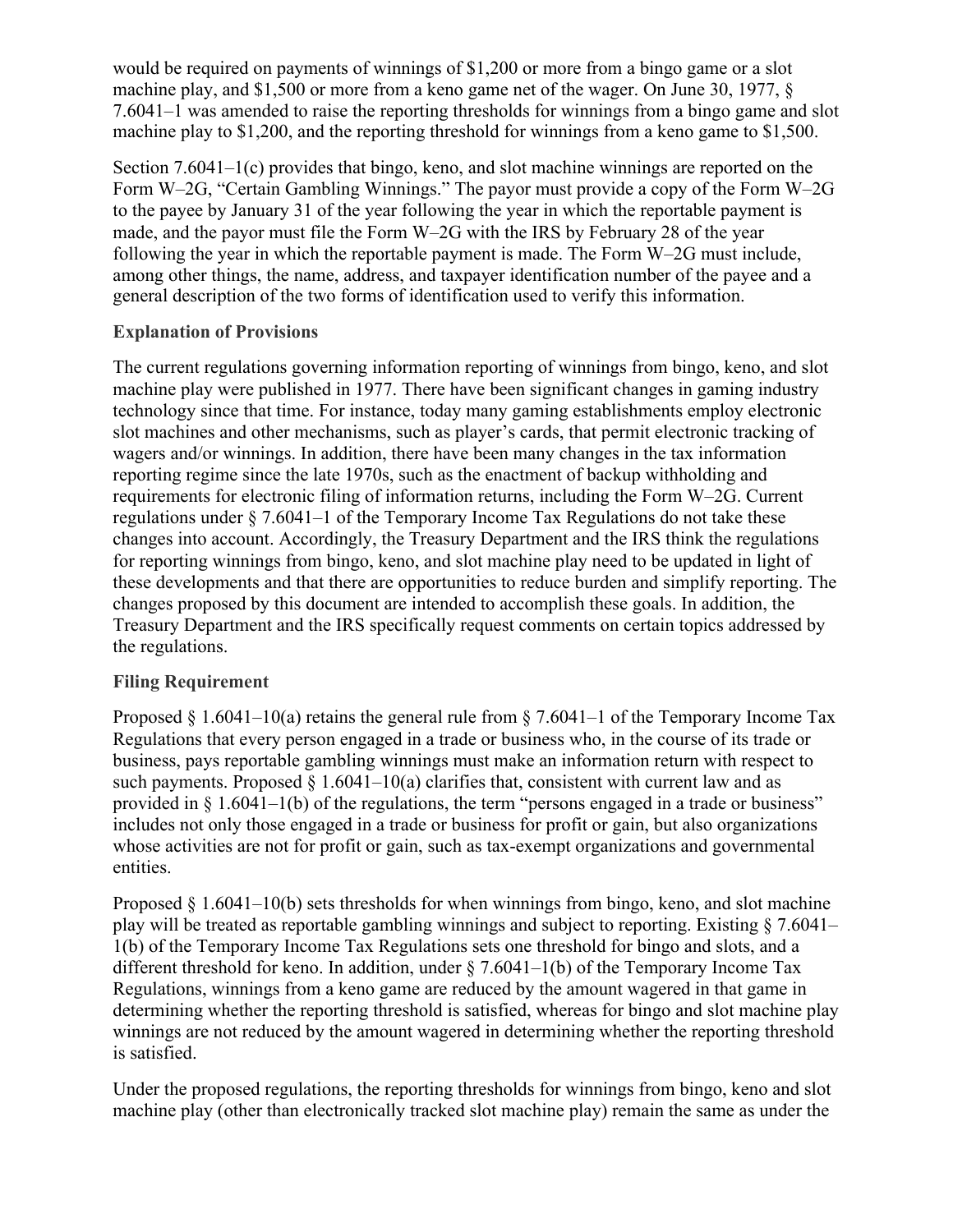existing regulations. These thresholds are intended to reach a balance between reporting burden and compliance risk. Based on over 35 years of experience with the current thresholds, the IRS thinks they are sufficient at this time to verify correct reporting of wagering income. Accordingly, § 1.6041–10(b) of the proposed regulations provides that reportable gambling winnings means (i) \$1,200 or more in the case of one bingo game or slot machine play, and (ii) \$1,500 or more in the case of one keno game. However, advances in technology in the nearly four decades since the existing rules were adopted may overcome the compliance concerns that prompted the higher reporting thresholds and may warrant reducing the thresholds for bingo, keno, and slots to \$600, consistent with other information reporting thresholds under § 6041(a). Accordingly, the IRS and Treasury will continue to monitor the effectiveness of the existing (and proposed) reporting thresholds, and may propose to reduce those thresholds at a future time. Comments are specifically requested regarding the proposed reporting thresholds, including the feasibility of reducing those thresholds to \$600 at a future time, whether electronically tracked slot machine play should have a separate reporting threshold, and whether the amounts should be uniform for bingo, keno, and slot machine play.

In addition, the proposed regulations retain the rule from  $\S$  7.6041–1(b) of the Temporary Income Regulations that, in determining whether the reporting threshold is satisfied, the amount of the winnings from bingo or slot machine play is not reduced by the amount wagered, but the amount of winnings from one keno game is reduced by the amount wagered in that one game. Allowing the winnings from one keno game to be reduced by the amount wagered in that one game has been permitted by the regulations for over 35 years. This rule has been relied upon by payors and is an established norm in the gaming industry. The proposed regulations do not permit the winnings from one bingo game or slot machine pull to be reduced by the amount wagered in that one game or pull because the IRS does not have data indicating that this is feasible. Comments are requested regarding whether reportable gambling winnings in the case of bingo and slot machine play (other than electronically tracked slot machine play) should be determined by netting the wager against the winnings as with keno.

The proposed regulations also include new rules for determining the reporting threshold for electronically tracked slot machine play. Under  $\S 1.6041-10(b)(1)$  of the proposed regulations, electronically tracked slot machine play means slot machine play where an electronic player system that is controlled by the gaming establishment (such as through the use of a player's card or similar system) records the amount a specific individual won and wagered on slot machine play. The new reporting threshold rules for electronically tracked slot machine play rules are intended to simplify reporting by allowing payors to leverage their existing technology and processes to report winnings from electronically tracked slot machine play. In addition, these changes are intended to facilitate reporting that more closely reflects gross income that will be reported by payees on their individual income tax returns. See Notice 2015–21 for more information on computing gross income attributable to electronically tracked slot machine play. Comments are specifically requested with respect to the definitions of session and electronically tracked slot machine play.

Under these new rules, gambling winnings for electronically tracked slot machine play must be reported when two criteria are met: (i) the total amount of winnings earned from electronically tracked slot machine play during a single session netted against the total amount of wagers placed on electronically tracked slot machines during the same session is \$1,200 or more; and (ii) at least one single win during the session (without regard to the amount wagered) equals or exceeds \$1,200. The first criterion helps to implement the safe harbor for computing gross income attributable to electronically tracked slot machine play described in Notice 2015–21. The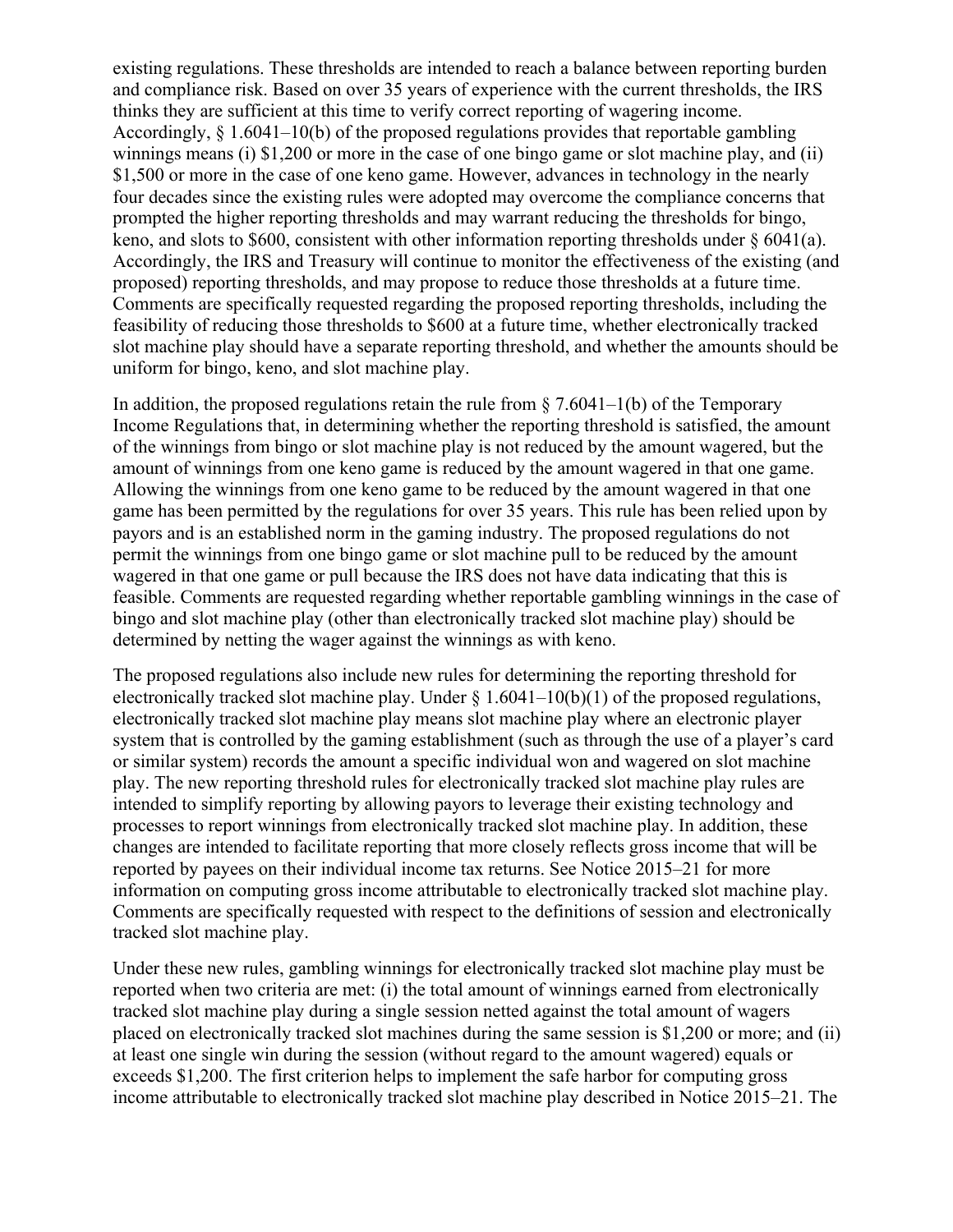second criterion is intended to be consistent with the casino industry's current practice of gathering payee information when a player wins a single jackpot that satisfies the reporting threshold. The \$1,200 threshold for each criterion is intended to balance reporting burden and compliance risk as discussed previously. Pursuant to  $\S 1.6041-10(b)(3)$  of the proposed regulations, a session begins when a patron places the first wager on a particular type of game at the payor's gaming establishment and ends when the patron places his or her last wager on the same type of game before the end of the same calendar day at the same establishment. Under this rule, reporting with respect to electronically tracked slot machine play is not required if no single win (without reduction for the amount of the wager) meets the \$1,200 reporting threshold or if the net amount of winnings reduced by the amount of all wagers for the session is less than \$1,200. However, if the \$1,200 reporting threshold for a single win is satisfied and all winnings from electronically tracked slot machine play during a session netted against all wagers on electronically tracked slot machine play during that session are \$1,200 or more, gambling winnings for the session must be reported on a Form W–2G.

Proposed § 1.6041–10(b)(2) also includes several clarifications regarding the definition of reportable gambling winnings. First, the proposed regulations clarify that all winnings from all cards played during one bingo game are combined and that all winnings from all "ways" on a multi-way keno ticket are combined. Second, the proposed regulations clarify that winnings from different types of games are not combined to determine whether the reporting thresholds are satisfied, and that bingo, keno, electronically tracked slot machine play, and slot machine play that is not electronically tracked are all different types of games.

Proposed  $\S 1.6041-10(b)(4)$  also adds a definition of the term "slot machine" to these information reporting regulations. Under this definition, a slot machine is a device that, by application of the element of chance, may deliver or entitle the person playing or operating the device to receive cash, premiums, merchandise, or tokens, whether or not the device is operated by inserting a coin, token, or similar object. The definition of slot machine in the proposed regulations is intended to be consistent with  $\S$  44.4402–1(b)(1) of the Wagering Tax Regulations.

## **Filing and Form and Content of the Information Return**

Proposed § 1.6041–10(d) retains the requirement in § 7.6041–1(c) of the Temporary Income Tax Regulations that a payor of reportable gambling winnings file a Form W–2G, "Certain Gambling Winnings," or successor form, on or before February 28 (or March 31, if filed electronically) of the year following the calendar year in which the reportable gambling winnings were paid. Outdated references to the place of filing have been replaced with a requirement that the return is filed with the appropriate Internal Revenue Service location designated in the instructions to the form.

Proposed § 1.6041–10(g) requires a payor of reportable gambling winnings to provide a statement of the reportable gambling winnings to each payee on or before January  $31<sup>st</sup>$  of the calendar year after the calendar year in which the gambling winnings were paid. Although § 7.6041–1 of the Temporary Income Tax Regulations does not address when to provide statements to the payees, the proposed regulations are a restatement of the requirement to furnish statements to payees in section 6041(d). In addition, proposed  $\S$  1.6041–10(i) clarifies that the rules for reporting winnings from bingo, keno, and slot machine play under proposed § 1.6041– 10 do not apply to payments made to foreign persons. Instead, gambling winnings paid to a foreign person are generally subject to 30 percent withholding under sections 1441(a) and 1442(a) and are reportable on Form 1042, Annual Withholding Tax Return for U.S. Source Income of Foreign Persons, and Form 1042–S, Foreign Person's U.S. Source Income Subject to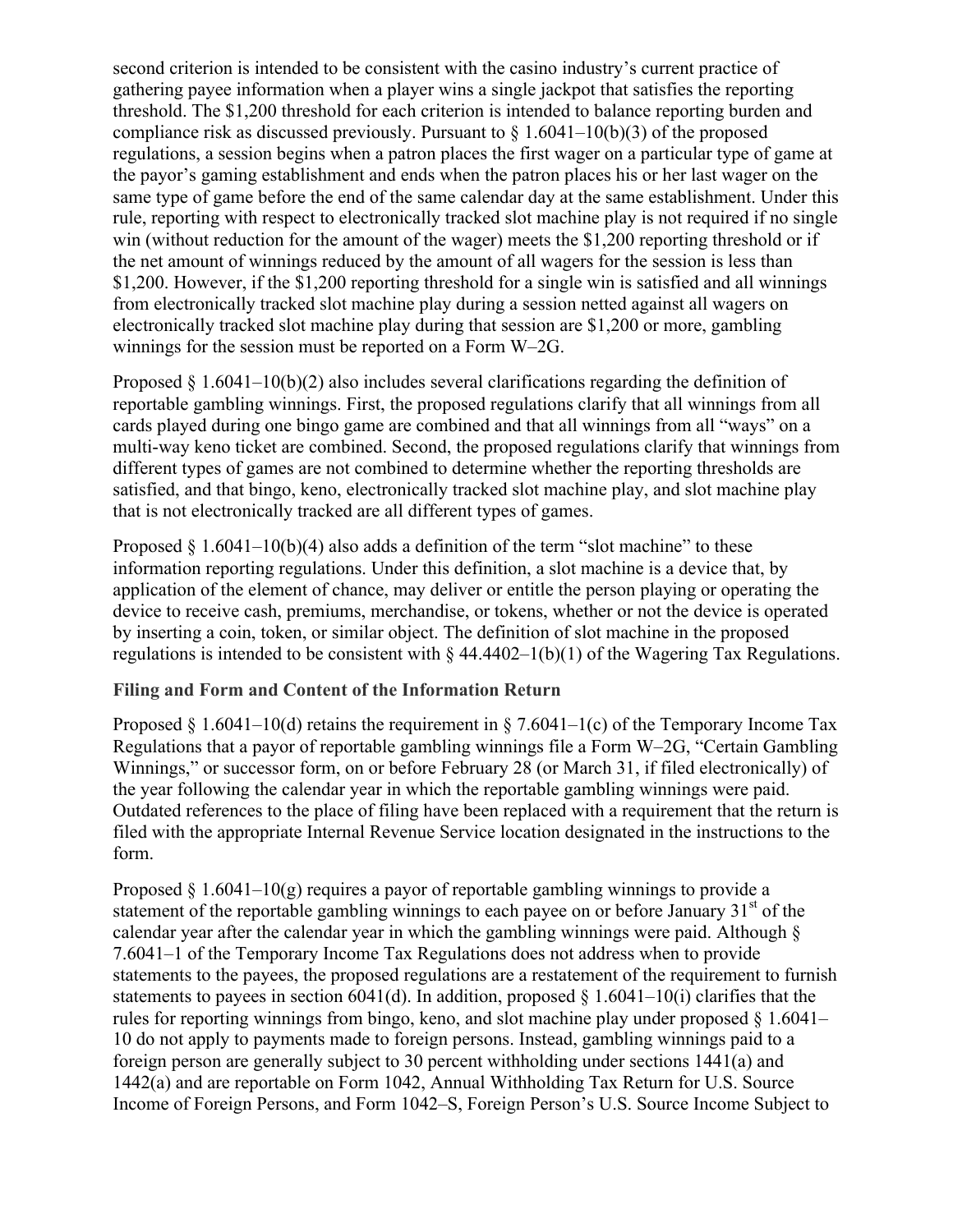Withholding. Proposed § 1.6041–10(e) retains the rules in § 7.6041–1(c) of the Temporary Regulations regarding the information that is required on the return, including the requirement that the payor describe on the return the two types of identification relied on to verify the payee's identity. However, proposed  $\S 1.6041-10(e)$  now requires that one of the forms of identification include the payee's photograph to ensure that certain safeguards are in place to properly identify the payee. In addition, under proposed  $\S$  1.6041–10(f), the type of identification that is acceptable has been expanded.

# **Payee Identification**

Section 7.6041–1 $(c)(3)$  of the Temporary Income Tax Regulations, which has been in place since 1977, provides that the identification verifying the payee's identity must include the payee's social security number. According to those regulations, examples of acceptable identification include a driver's license, a social security card, or a voter registration card. However, today most forms of identification do not include a person's social security number. Therefore, many payees do not have identification that contains the payee's social security number and, even if they do, they may not have this identification with them at the time that they receive a payment of reportable gambling winnings. To address this issue,  $\S$  1.6041–10(f) of the proposed regulations provides that, in addition to government-issued identification, a properly completed Form W–9 signed by the payee is an acceptable form of identification to verify the payee's identifying information. This rule is consistent with procedures currently used by many payors to address the fact that most forms of identification do not contain social security numbers. Accordingly, payors who verify payee information using identification set forth in proposed § 1.6041–10(f) before the date that final regulations implementing these provisions are published in the Federal Register will be treated as meeting the requirements of  $\S 7.6041-1(c)$  of the Temporary Income Tax Regulations.

## **Aggregate Reporting Method**

Proposed § 1.6041–10(h) provides an alternative method for reporting multiple winnings from bingo, keno, and slots. Under current regulations, each payment of gambling winnings from a single bingo or keno game, or slot machine play that meets the reporting threshold is required to be reported on a Form W–2G to the same payee. To simplify reporting, proposed  $\S 1.6041-10(h)$ would allow a payor who makes more than one payment of reportable gambling winnings to the same payee from the same type of game during the same session to report the aggregate amount of such reportable gambling winnings on one Form W–2G. This aggregate reporting method may be used at the payor's option. Proposed  $\S$  1.6041–10(h)(3) sets forth certain record keeping requirements for a payor using the aggregate reporting method.

## **Gambling Winnings Other Than Bingo, Keno, and Slot Machine Play**

These proposed regulations apply to reporting of gambling winnings from bingo, keno, and slot machine play. The Treasury Department and the IRS are aware that taxpayers required to report winnings from pari-mutuel gambling may have concerns, similar to those addressed in these proposed regulations, relating to when wagers with respect to horse races, dog races, and jai alai may be treated as identical. Identical wagers are combined and offset against winnings to determine proceeds from the wager for purposes of determining whether the reporting thresholds are satisfied. The Treasury Department and the IRS intend to amend the regulations under §  $31.3402(q)$ –1 in a manner consistent with these proposed regulations and request comments from the public on this topic. In addition, comments are requested regarding whether the aggregate reporting method should be available for gambling winnings other than winnings from bingo, keno, and slot machine play.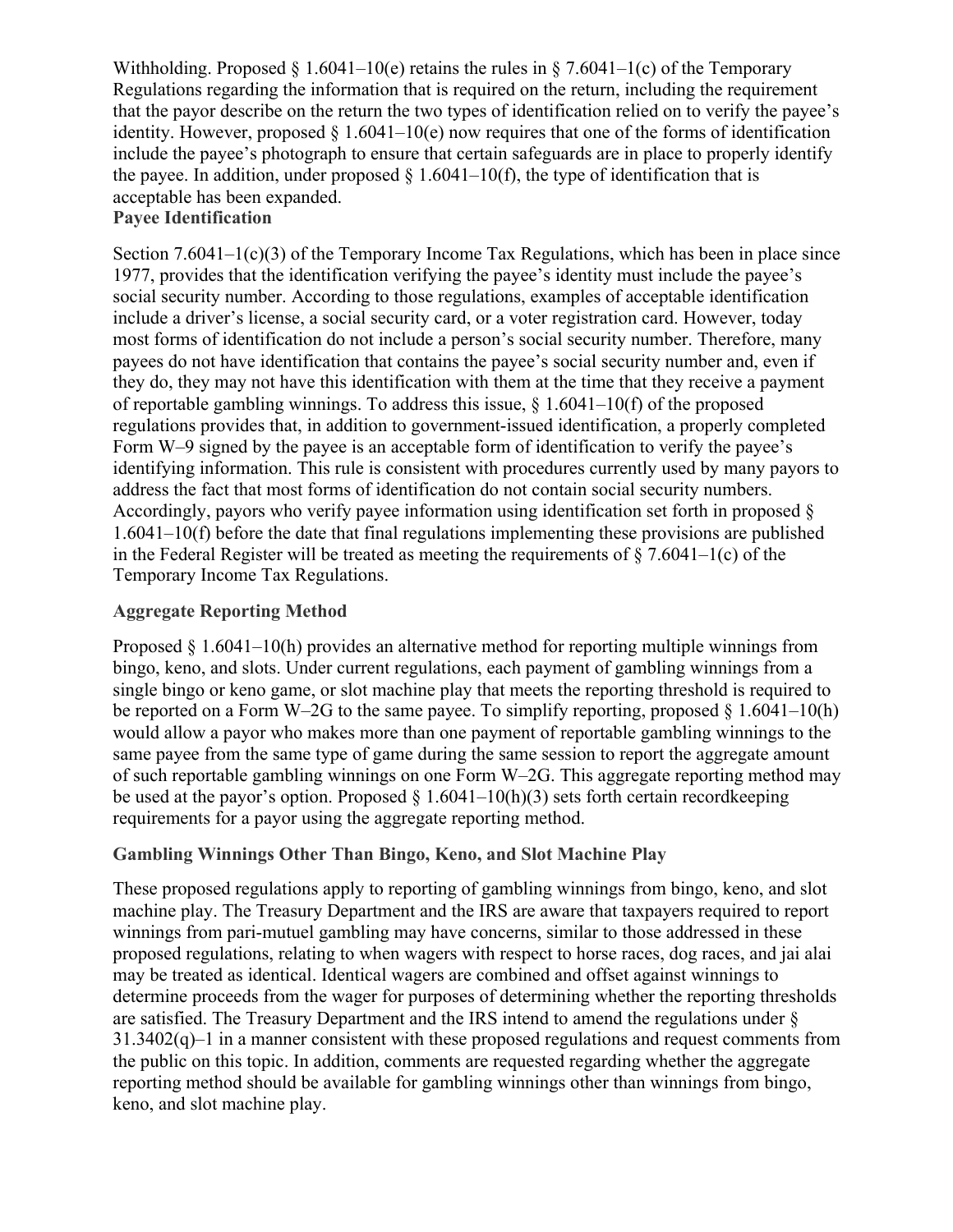## **Proposed Effective/Applicability Date**

These regulations are proposed to apply to payments made on or after the date of publication of the Treasury decision adopting these rules as final regulations in the **Federal Register. Special Analyses**

It has been determined that this notice of proposed rulemaking is not a significant regulatory action as defined in Executive Order 12866, as supplemented by Executive Order 13563. Therefore, a regulatory assessment is not required. It has been determined that section 553(b) of the Administrative Procedure Act (5 U.S.C. chapter 5) does not apply to these regulations. It is hereby certified that this rule will not have a significant economic impact on a substantial number of small entities. This certification is based on the fact that this rule merely provides guidance as to the timing and filing of information reporting returns for payors who make reportable payments of bingo, keno, or slot machine winnings and who are required by section 6041 to make returns reporting those payments. The requirement for payors to make information returns is imposed by statute and not these regulations. In addition, this rule is reducing the existing burden on payors to comply with the statutory requirement by simplifying the process for payors to verify payees' identities using a broader range of documents that are more readily available and also by allowing payors to reduce the number of information returns they issue if they adopt the new aggregate reporting methodology in the regulations. Therefore, a Regulatory Flexibility Analysis under the Regulatory Flexibility Act (5 U.S.C. Chapter 6) is not required. Pursuant to section 7805(f) of the Internal Revenue Code, this notice of proposed rulemaking has been submitted to the Chief Counsel for Advocacy of the Small Business Administration for comment on its impact on small business.

## **Comments and Public Hearing**

Before these proposed regulations are adopted as final regulations, consideration will be given to any written comments (a signed original and eight (8) copies) or electronic comments that are submitted timely to the IRS. In addition to the requests for comments noted in the Background Section, Treasury and the IRS request comments on any other aspects of the proposed rules, and any other issues relating to the payment of bingo, keno, and slot machine winnings that are not addressed in the proposed regulations. All comments will be available

at *www.regulations.gov* for public inspection and copying.

A public hearing has been scheduled for June 17, 2015, beginning at 10 a.m. in the IRS Auditorium, Internal Revenue Building, 1111 Constitution Avenue, N.W., Washington, DC. Due to building security procedures, visitors must enter at the Constitution Avenue entrance. In addition, all visitors must present photo identification to enter the building. Because of access restrictions, visitors will not be admitted beyond the immediate entrance area more than 30 minutes before the hearing starts. For information about having your name placed on the building access list to attend the hearing, see the "**FOR FURTHER INFORMATION CONTACT**" section of this preamble.

The rules of  $\S 601.601(a)(3)$  apply to the hearing. Persons who wish to present oral comments at the hearing must submit electronic or written comments and an outline of the topics to be discussed and the time to be devoted to each topic (signed original and eight (8) copies) and an outline of the topics to be discussed and the time to be devoted to each topic by [*INSERT 90*

*DAYS AFTER PUBLICATION IN THE FEDERAL REGISTER*]. A period of 10 minutes will be allotted to each person for making comments. An agenda showing the scheduling of the speakers will be prepared after the deadline for receiving outlines has passed. Copies of the agenda will be available free of charge at the hearing.

**Drafting Information**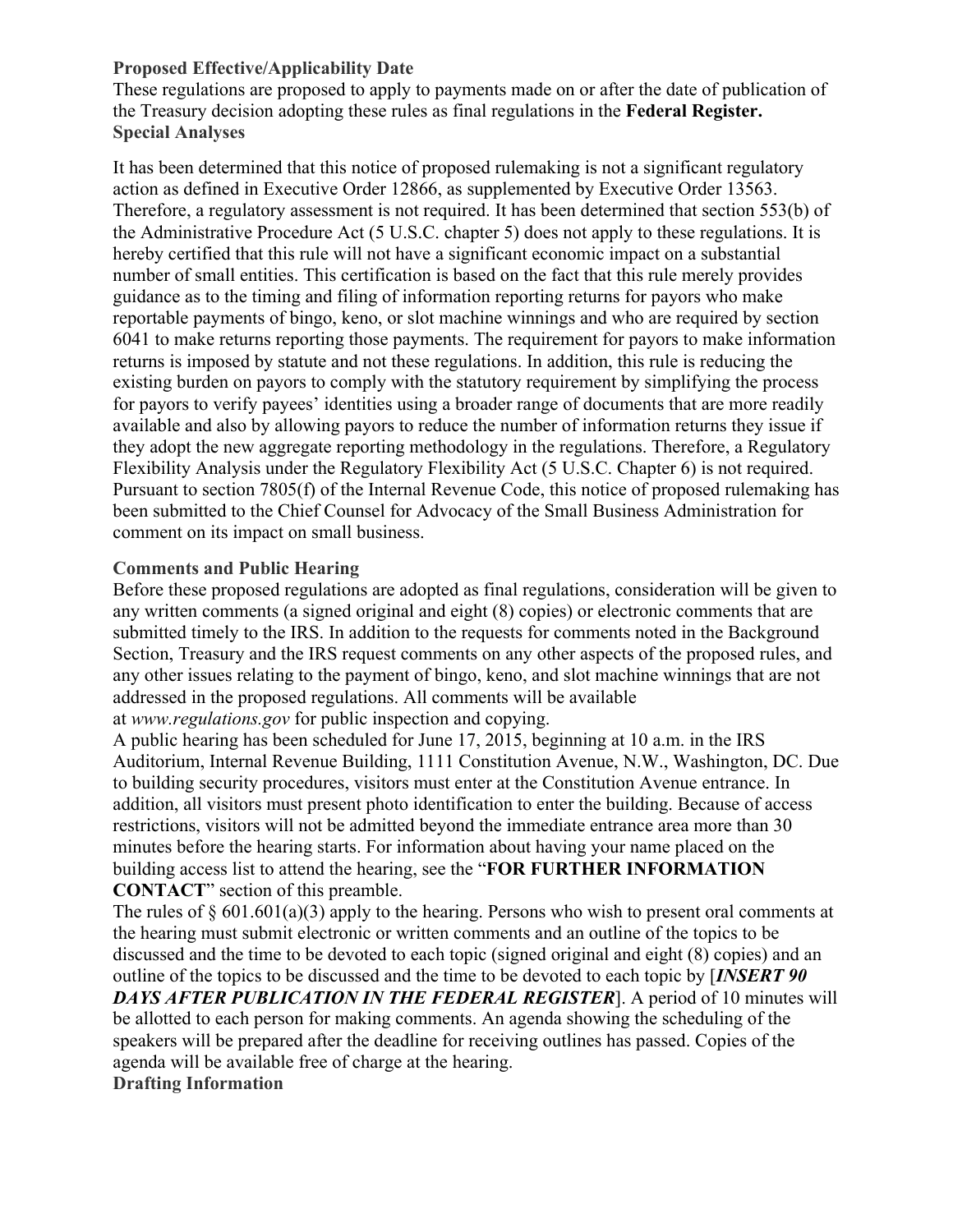The principal author of these proposed regulations is Charles W. Gorham, formerly of the Office of the Associate Chief Counsel (Procedure and Administration).

**List of Subjects 26 CFR Part 1**

Income taxes, Reporting and recordkeeping requirements.

## **26 CFR Part 31**

Employment Taxes and Collection of Income Tax at Source.

#### **Proposed Amendment to the Regulations**

Accordingly, 26 CFR parts 1 and 31 are proposed to be amended as follows:

## **PART 1—INCOME TAXES**

Paragraph 1. The authority citation for part 1 continues to read in part as follows:

Authority: 26 U.S.C. 7805\* \* \*

Par. 2. Section 1.6041–10 is added to read as follows:

## *§ 1.6041–10 Return of information as to payments of winnings from bingo, keno, and slot machine play***.**

(a) *In general*. Every person engaged in a trade or business (as defined in § 1.6041–1(b)) and who, in the course of such trade or business, makes a payment of reportable gambling winnings (defined in paragraph (b)(2) of this section) must make an information return with respect to such payment. Unless the provisions of paragraph (h) of this section (regarding aggregate reporting) apply, a separate information return is required with respect to each payment of reportable gambling winnings.

(b) *Definitions*. (1) *Electronically tracked slot machine play*. For purposes of this section, the term "electronically tracked slot machine play" means slot machine play using an electronic player system that is controlled by the gaming establishment (such as through the use of a player's card or similar system) that records the amount a specific individual won and wagered on slot machine play.

(2) *Reportable gambling winnings*. (i) For purposes of this section, the term "reportable gambling winnings" is defined as follows:

(A) For bingo, the term "reportable gambling winnings" means winnings of \$1,200 or more from one bingo game, without reduction for the amount wagered. All winnings received from all wagers made during one bingo game are combined (for example, all winnings from all cards played during one bingo game are combined).

(B) For keno, the term "reportable gambling winnings" means winnings of \$1,500 or more from one keno game reduced by the amount wagered on the same keno game. All winnings received from all wagers made during one keno game are combined (for example, all winnings from all "ways" on a multi-way keno ticket are combined).

(C) For slot machine play (other than electronically tracked slot machine play as defined in paragraph (b)(1) of this section), the term "reportable gambling winnings" means winnings of \$1,200 or more from one slot machine play, without reduction for the amount wagered.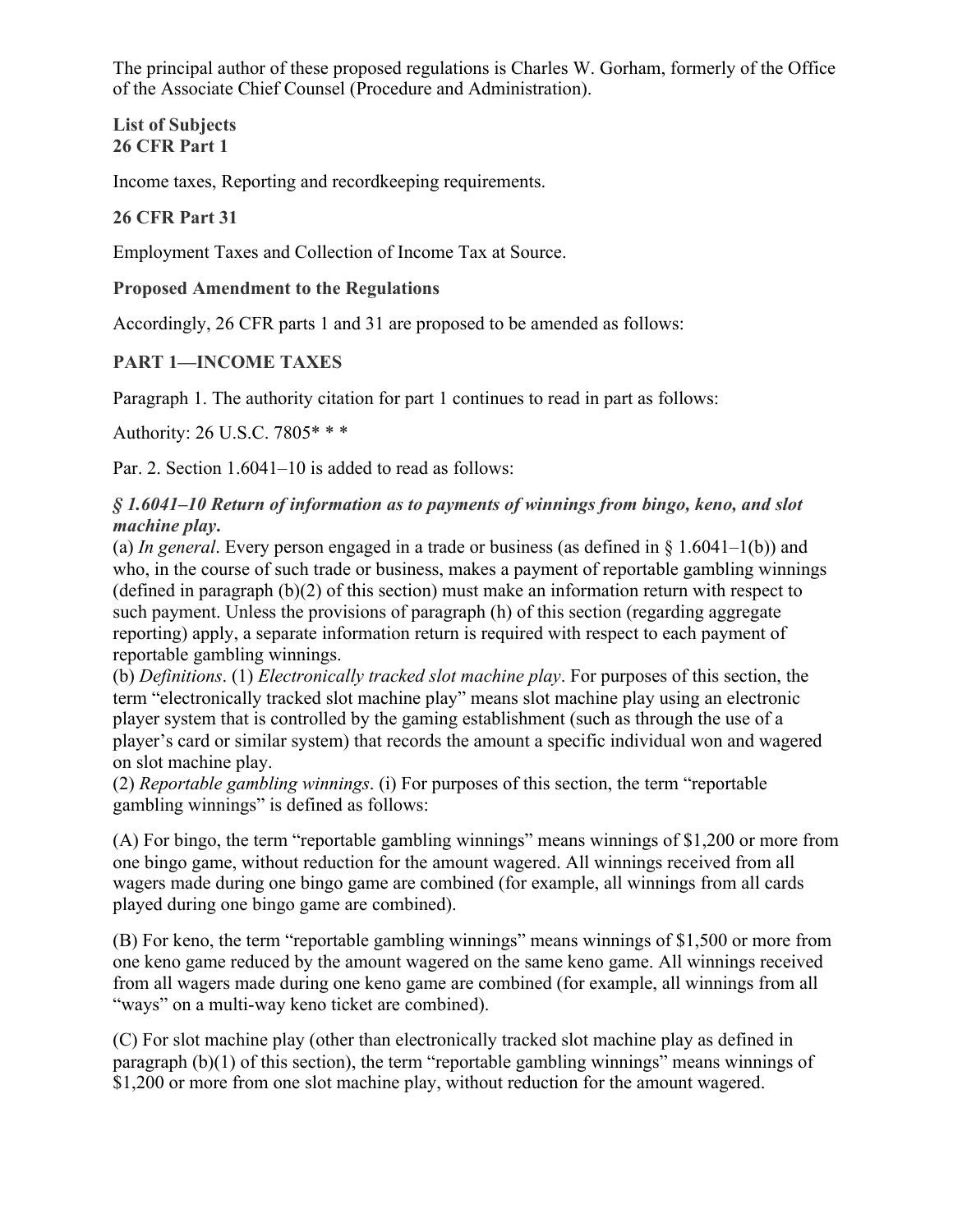(D) For electronically tracked slot machine play (as defined in (b)(1) of this section), the term "reportable gambling winnings" means net winnings of \$1,200 or more, but only if the winnings from at least one electronically tracked slot machine play during the session, without reduction for any amount wagered, is \$1,200 or more. For purposes of this paragraph  $(b)(2)(i)(D)$  of this section, net winnings is determined by combining the amount of all winnings from all electronically tracked slot machine play during the session reduced by the amount of all wagers from all electronically tracked slot machine play during the same session.

(ii) Winnings and wagers from different types of games are not combined to determine if the reporting threshold is satisfied. Bingo, keno, and slot machine play are different types of games. Electronically tracked slot machine play and slot machine play that is not electronically tracked are different types of games.

(iii) Winnings include the fair market value of a payment in any medium other than cash.

(iv) The amount wagered in the case of a free play is zero.

(v) For purposes of paragraph  $(b)(2)(i)(D)$  of this section, with respect to electronically tracked slot machine play, if the amount wagered during a session exceeds the amount won during the same session, the amount of winnings is zero.

(3) *Session*. For purposes of this section, a session of play begins when a patron places the first wager on a particular type of game at a gaming establishment and ends when the patron places his or her last wager on the same type of game before the end of the same calendar day at the same gaming establishment. For purposes of this section, the time is determined by the time zone of the location where the patron places the wager. A session of play is always determined with reference to a calendar day (24-hour period from 12 a.m. through 11:59 p.m.) and ends no later than the end of that calendar day. Nothing in this section prohibits a payor from terminating a session for any reason before the end of that calendar day.

(4) *Slot machine*. The term "slot machine" means a device that, by application of the element of chance, may deliver, or entitle the person playing or operating the device to receive cash, premiums, merchandise, or tokens whether or not the device is operated by insertion of a coin, token, or similar object.

(c) *Examples*. The following examples illustrate the provisions of paragraphs (a) and (b) of this section:

*Example 1*. At 10 a.m., A wagers \$20 at casino R on one play on a slot machine that is not electronically tracked. A wins \$1,200 from this wager. At 2 p.m. on the same day, A wagers \$100 on one keno game at casino R. A wins \$1,550 from that wager. A makes no other wagers that day:

(i) Under paragraph  $(b)(2)(i)(C)$  of this section, A's \$1,200 in winnings from slot machine play that is not electronically tracked are not reduced by the amount wagered. Therefore, the \$1,200 winnings from slot machine play that is not electronically tracked are reportable gambling winnings. R must report the \$1,200 in winnings from slot machine play that it pays to A.

(ii) Under paragraph  $(b)(2)(ii)$  of this section, because winnings from different types of games are not combined to determine whether the threshold for reportable gambling winnings is satisfied, A's winnings from slot machine play that is not electronically tracked are not combined with A's winnings from keno. A's winnings from keno are below the \$1,500 reporting threshold for keno, because the gross amount of \$1,550 that A won is reduced by the \$100 amount that A wagered. R is therefore not required to report the winnings from keno that it pays to A under paragraph  $(b)(2)(i)(B)$  of this section.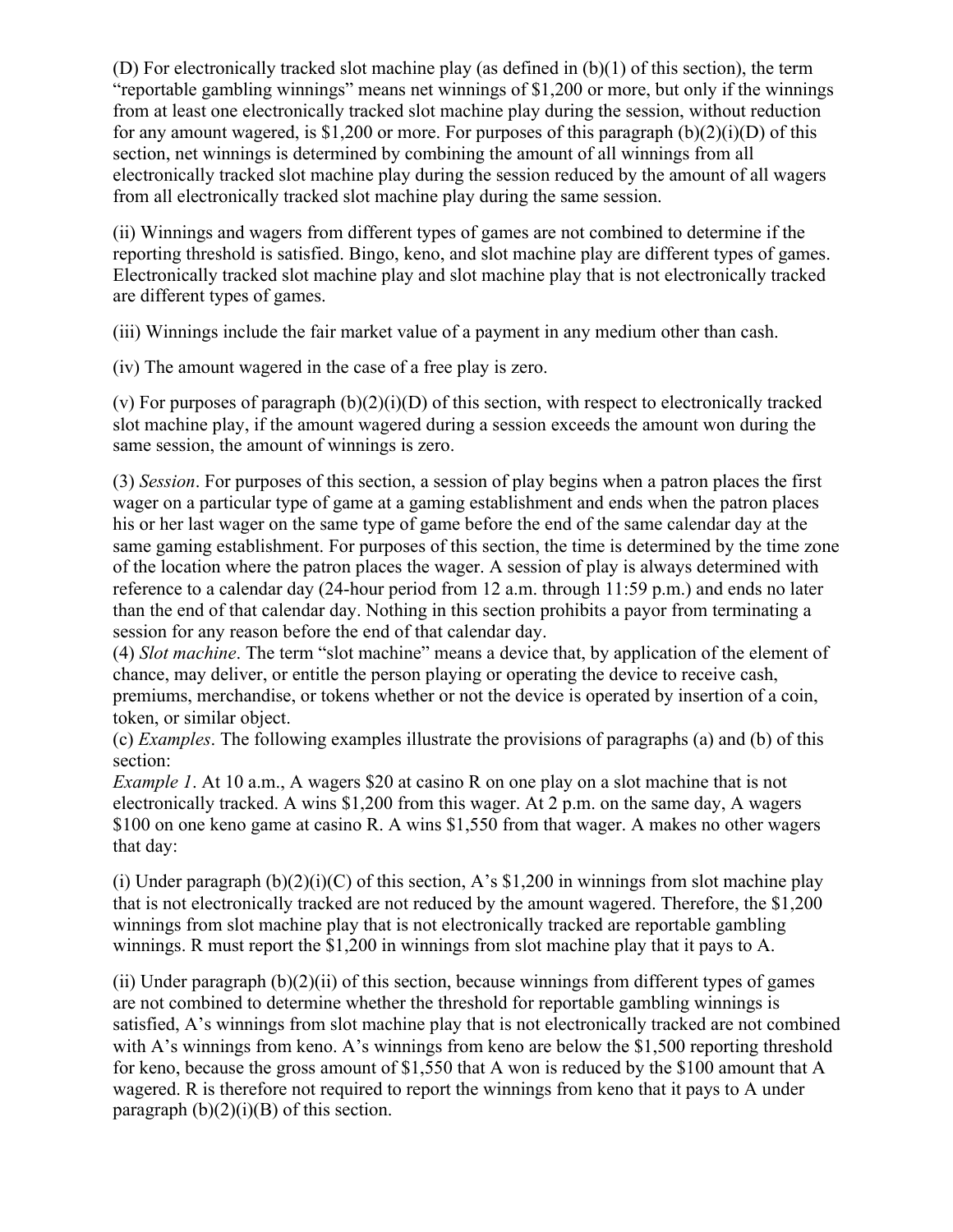*Example* 2. Between 11 a.m. and 11 p.m. on the same day, B places five wagers of \$20 each at casino Q on slot machine play that is not electronically tracked. B wins a total of \$1,600 during that period of time as follows: an \$800 win on the first play, no win on the second play, no win on the third play, a \$600 win on the fourth play, and a \$200 win on the fifth play. Under paragraph  $(b)(2)(i)(C)$  of this section, winnings from slot machine play that is not electronically tracked are not combined to determine whether the reporting threshold is satisfied. Therefore, none of B's winnings is a reportable gambling winning and Q is not required to report winnings from slot machine play that it pays to B.

*Example* 3. During one session at casino R, C places two \$20 wagers on one electronically tracked slot machine and three \$20 wagers on a different electronically tracked slot machine. The first four wagers result in no wins. The fifth wager results in a win of \$2,000. C makes no further wagers on any games at R during the same session. C's combined winnings for the session (\$2,000) reduced by C's combined wagers for the session (\$100) is \$1,900, which is over the \$1,200 threshold described in paragraph (b)(2)(i)(D) of this section. In addition, C had one win in the same session of \$1,200 or more (\$2,000 win). Therefore, under paragraph (b)(2)(i)(D) of this section, R paid reportable gambling winnings with respect to electronically tracked slot machine play of \$1,900. Accordingly, R must report the winnings of \$1,900 that it paid to C. *Example* 4. Assume the same facts as in *Example* 3, except that the fourth wager results in an \$800 win and the fifth wager results in a \$1,000 win. C's combined winnings for the session of  $$1,800$  (\$800 + \$1,000) reduced by C's combined wagers placed during the session of \$100 is \$1,700. However, C did not have a single win during that session of \$1,200 or more, as required under paragraph  $(b)(2)(i)(D)$  of this section, for there to be reportable gambling winnings from electronically tracked slot machine play. Accordingly, R is not required to report the winnings from the session from electronically tracked slot machine play that it pays to C. *Example* 5. During one session, D places ten \$200 wagers on electronically tracked slot machine play at casino S. The first nine wagers result in no wins. The last wager results in a \$1,500 win. D's combined winnings for the session (\$1,500) reduced by D's combined wagers placed during the session (\$2,000) did not result in any net winnings from electronically tracked slot machine play during the session. Under paragraph  $(b)(2)(i)(D)$  of this section, gambling winnings from a session of electronically tracked slot machine play are not reportable gambling winnings unless they include a single win of \$1,200 or more and the net amount of all winnings during the session reduced by all wagers placed during the session is \$1,200 or more. Here, there was a

single win of \$1,500, which exceeds the threshold for a single win under paragraph  $(b)(2)(i)(D)$ of this section. However, because the net amount of the winnings reduced by all the wagers placed during the session is not \$1,200 or more, paragraph  $(b)(2)(i)(D)$  of this section is not satisfied. Therefore, during the session, D did not have reportable gambling winnings with respect to electronically tracked slot machine play during the session and S is not required to report the winnings it pays D with respect to electronically tracked slot machine play during this session.

*Example* 6. During one session, E places five \$20 wagers at casino T on slot machine play that is not electronically tracked. The first four wagers result in no wins. The fifth wager results in a win of \$1,200. During the same session, E also places five \$20 wagers at casino T on slot machine play that is electronically tracked. The first four wagers result in no wins. The fifth wager results in a win of \$1,400. E makes no wagers on any other games at T during that session. Under paragraph  $(b)(2)(ii)$  of this section, winnings from slot machine play that is not electronically tracked and winnings from electronically tracked slot machine play are not combined. However, even without combining the winnings from both types of slot machine play, T paid reportable gambling winnings with respect to both the slot machine play that is not electronically tracked, and electronically tracked slot machine play as follows: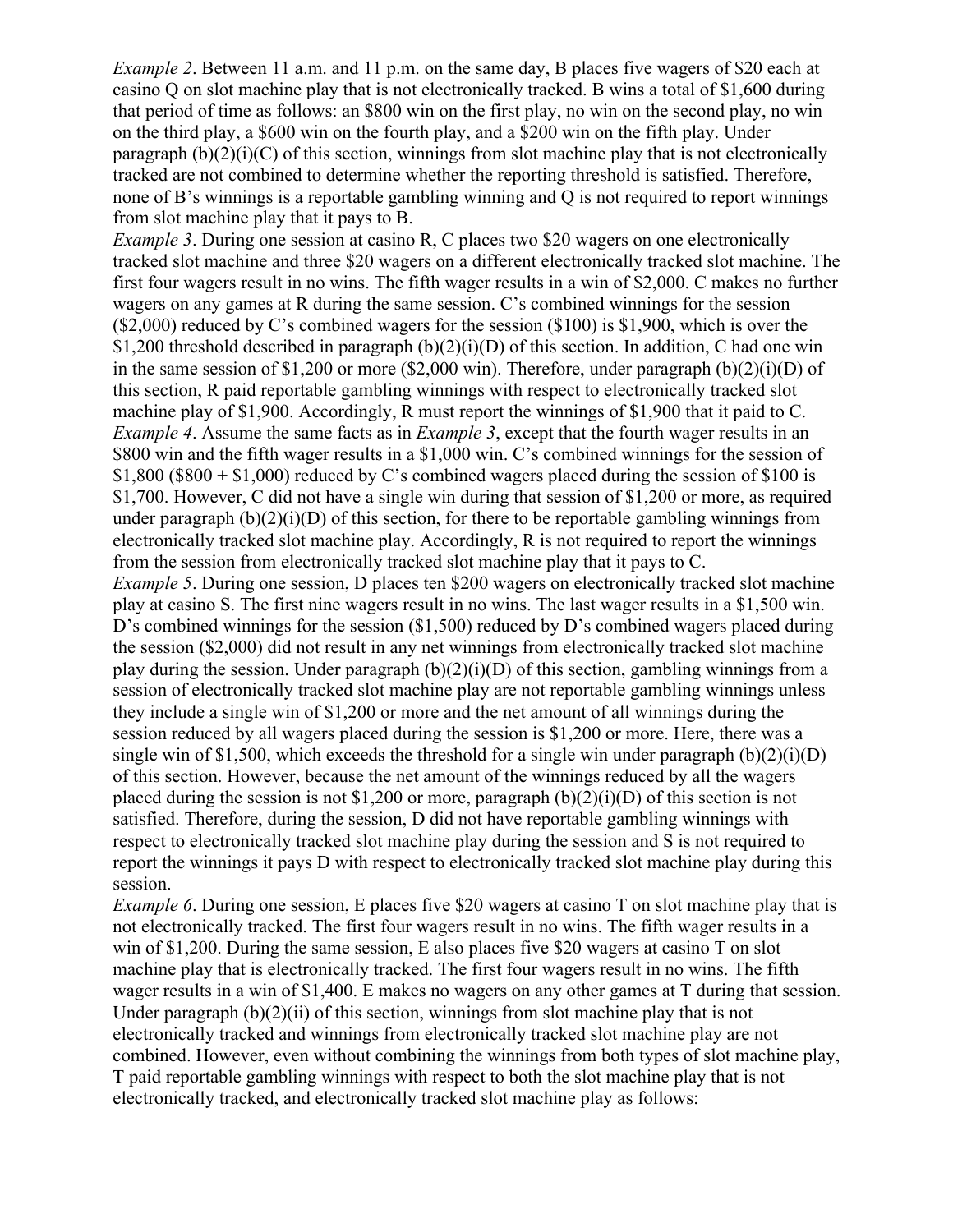(i) Under paragraph  $(b)(2)(i)(C)$  of this section, E's \$1,200 of winnings from slot machine play that is not electronically tracked is not reduced by the amount wagered, even though all of E's wagers were placed during the same session. Accordingly, the \$1,200 of winnings from slot machine play that is not electronically tracked meets the threshold in paragraph  $(b)(2)(i)(C)$  of this section and T must report the \$1,200 in winnings from slot machine play that is not electronically tracked that it pays to E.

(ii) Because E's combined winnings from electronically tracked slot machine play during the session (\$1,400) reduced by E's combined wagers on electronically tracked slot machine play placed during the session (\$100) is \$1,200 or more (\$1,400–\$100 = \$1,300) and E had at least one win during the same session of \$1,200 or more (a win of \$1,400), under paragraph  $(b)(2)(i)(D)$  of this section, T paid E reportable gambling winnings with respect to electronically tracked slot machine play. Accordingly, T must also report winnings from the electronically tracked slot machine play during the session of \$1,300 that it pays to E.

*Example* 7. During the same session, F makes five \$20 wagers at casino V on slot machine play that is electronically tracked on the same slot machine. The first three wagers result in no wins. The fourth wager results in a win of \$900. The fifth wager results in a win of \$1,100. After the fifth wager, F uses free play to make a wager. The free play wager occurs during the same session as the five wagers and is also electronically tracked. As a result of the free play, F wins \$1,200. In this case, there are reportable gambling winnings from electronically tracked slot machine play. Under paragraph  $(b)(2)(i)(D)$  of this section, F's combined winnings from electronically tracked slot machine play during the session (\$3,200) reduced by F's combined wagers placed on electronically tracked slot machine play during the session ((\$20 x 5) + 0 = \$100) is \$3,100, and F had at least one win in the same session of \$1,200 or more (a win of \$1,200 from the free play). Accordingly, V must report the \$3,100 of winnings from the electronically tracked slot machine play during the session that it pays to F. *Example 8*. Between 11 p.m. and 11:59 p.m. on Day 1, G makes five \$20 wagers at casino W on slot machine play that is electronically tracked. The first four wagers placed on Day 1 result in no wins. The fifth wager placed on Day 1 results in an \$800 win. Between 12:00 a.m. and 12:15 a.m. on Day 2, G makes two \$20 wagers on the same slot machine at casino W that is electronically tracked. The first wager placed on Day 2 results in a win of \$600. The second wager placed on Day 2 results in a win of \$900.

(i) Under paragraphs  $(b)(2)(i)(D)$  and  $(b)(3)$  of this section, the winnings from one session of electronically tracked slot machine play are not combined with the winnings from another session of electronically tracked slot machine play for purposes of determining reportable gambling winnings. In this case, G engaged in electronically tracked slot machine play during two sessions, even though he played the same type of game on the same machine at the same gambling establishment. Therefore, each session must be analyzed to determine whether there were reportable gambling winnings from electronically tracked slot machine play.

(ii) During the session on Day 1, G won \$800. Because no single win was \$1,200 or more on Day 1, there were no reportable gambling winnings from electronically tracked slot machine play on Day 1 under paragraph (b)(2)(i)(D) of this section, and W does not have to report the winnings from electronically tracked slot machine play on Day 1 that it paid to G.

(iii) During the session on Day 2, G won \$600 and \$900. Because no single win was \$1,200 or more on Day 2, there were no reportable gambling winnings from electronically tracked slot machine play on Day 2 under paragraph  $(b)(2)(i)(D)$  of this section, and W does not have to report the winnings from electronically tracked slot machine play on Day 2 that it paid to G.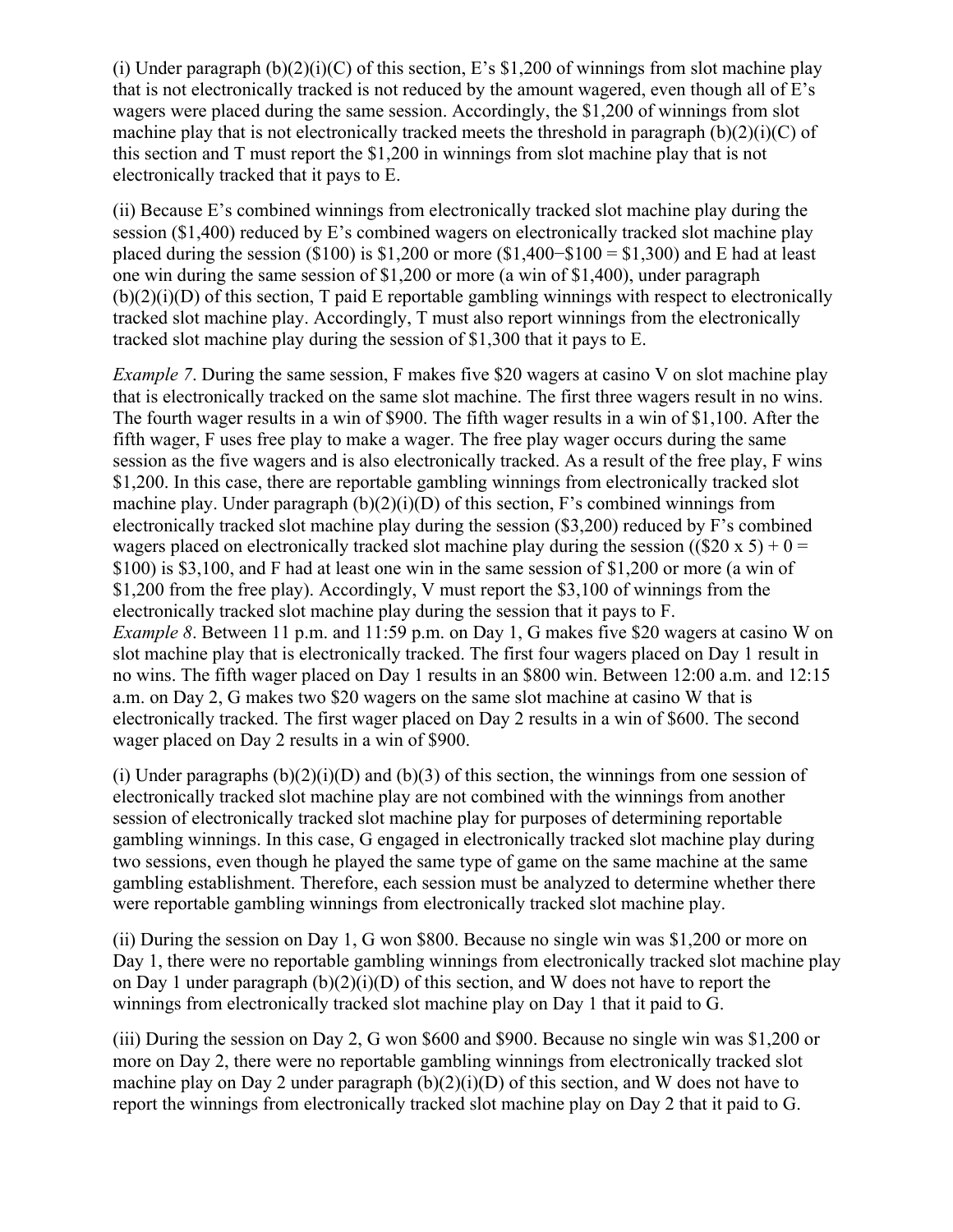(d) *Prescribed form; time and place for filing the return*. The return described in paragraph (a) of this section is a Form W–2G, "Certain Gambling Winnings" or successor form. The Form W–2G must be filed with the appropriate Internal Revenue Service location designated in the instructions to the form on or before February 28 (March 31, if filed electronically) of the year following the calendar year in which the reportable gambling winnings were paid. See section 6011 and § 1.6011–2 for requirements to file electronically.

(e) *Information included on the return*. Each return required by paragraph (a) of this section must contain:

(1) The name, address, and taxpayer identification number of the payor;

(2) The name, address, and taxpayer identification number of the payee;

(3) A general description of the two types of identification (as described in paragraph (f) of this section), one of which must have the payee's photograph on it, that the payor relied on to verify the payee's name, address, and taxpayer identification number;

(4) The date and amount of payment;

(5) The type of wagering transaction (bingo, keno, slot machine play, or electronically tracked slot machine play);

(6) In the case of a bingo or keno game, any number, color, or other designation assigned to the game for which the payment is made;

(7) In the case of slot machine play (including electronically tracked slot machine play), the identification number of the slot machine(s) (for example, location and asset number);

(8) Any other information required by the form, instructions, revenue procedure, or other applicable guidance published in the Internal Revenue Bulletin.

In the case of aggregate reporting under paragraph (h) of this section, the amount of the payment in paragraphs  $(e)(4)$  is the aggregate amount of payments of reportable gambling winnings from the same type of game (bingo, keno, slot machine play, or electronically tracked slot machine play) made to the same payee during the same session (as defined in paragraph (b)(3) of this section). Unless otherwise provided in forms, instructions, or other guidance, in the case of aggregate reporting under paragraph (h) of this section the information required by paragraphs  $(e)(5)$ ,  $(6)$ ,  $(7)$  of this section, and this paragraph  $(e)(8)$  must be maintained by the payor as described in paragraph (h)(3) of this section.

(f) *Identification*. The following items are treated as identification for purposes of paragraph  $(e)(3)$  of this section—

(1) Government-issued identification (for example, a driver's license, passport, social security card, military identification card, or voter registration card) in the name of the payee; and

(2) A Form W–9, "Request for Taxpayer Identification Number and Certification," signed by the payee, that includes the payee's name, address, taxpayer identification number, and other information required by the form. A Form W–9 is not acceptable for this purpose if the payee has modified the form (other than pursuant to instructions to the form) or if the payee has deleted the jurat or other similar provisions by which the payee certifies or affirms the correctness of the statements contained on the form.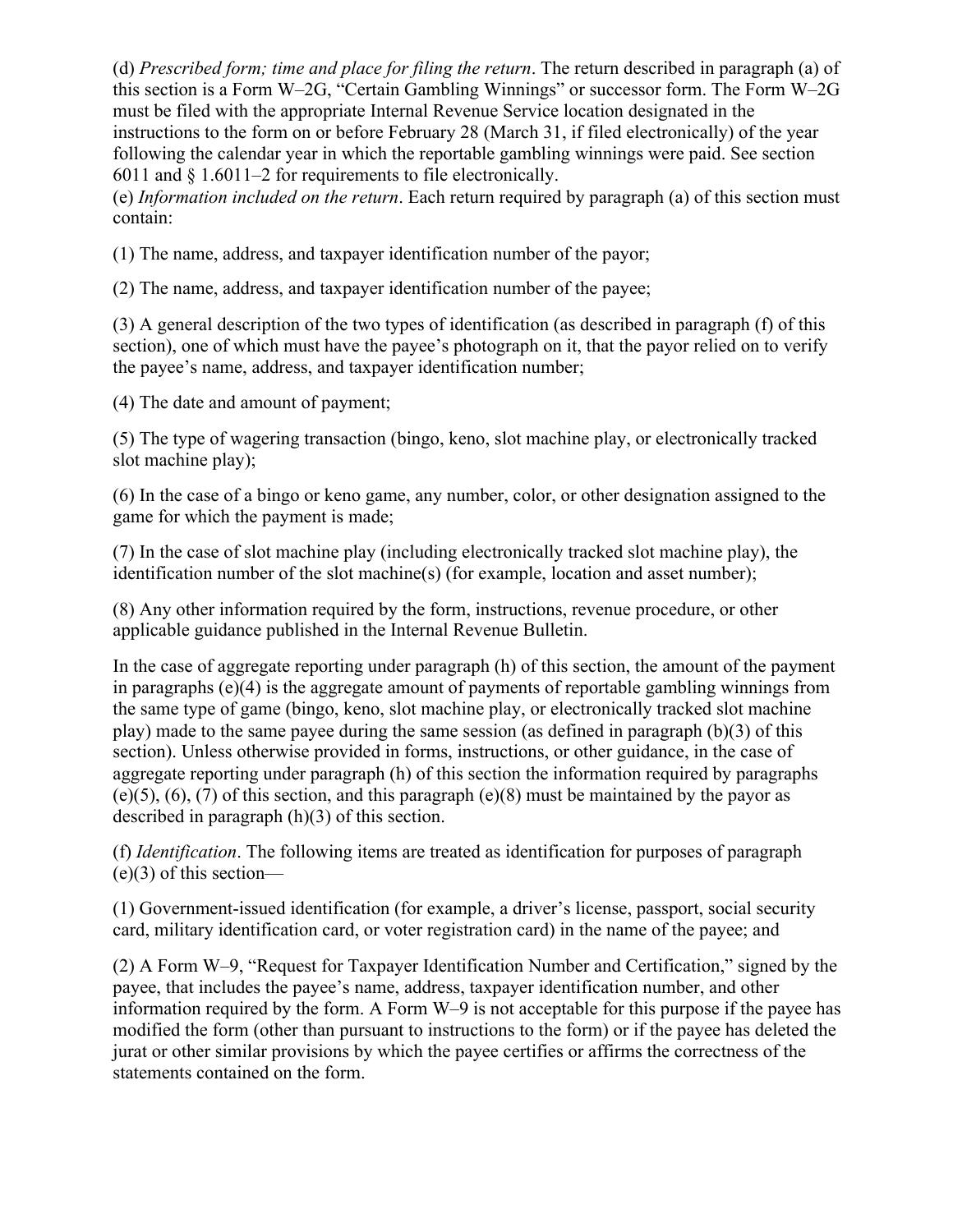(g) *Furnishing a statement to the payee*. Every payor required to make a return under paragraph (a) of this section must also make and furnish to each payee, with respect to each payment of reportable gambling winnings, a written statement that contains the information that is required to be included on the return under paragraph (e) of this section. The payor must furnish the statement to the payee on or before January 31st of the year following the calendar year in which payment of the reportable gambling winnings is made. The statement will be considered furnished to the payee if it is provided to the payee at the time of payment or if it is mailed to the payee on or before January 31st of the year following the calendar year in which payment was made.

(h) *Aggregate reporting of bingo, keno, and slot machine winnings*. (1) *In general*. In lieu of filing a separate information return for each payment of reportable gambling winnings as required by paragraph (a) of this section, a payor may use the aggregate reporting method (defined in paragraph (h)(2) of this section) to report reportable gambling winnings from bingo, keno, or slot machine play (including electronically tracked slot machine play). A payor using the aggregate reporting method to file information returns under paragraph (a) of this section must also furnish statements to the payee under paragraph  $(g)$  of this section using the aggregate reporting method.

(2) *Aggregate reporting method defined*. (i) The aggregate reporting method is a method of reporting more than one payment of reportable gambling winnings from the same type of game (bingo, keno, slot machine play, or electronically tracked slot machine play) made to the same payee during the same session (as defined in this paragraph (b)(3) of this section) on one information return or statement.

(ii) A payor may use the aggregate reporting method for payments to some payees and not others, at its own discretion. In addition, with respect to a single payee, the payor may use the aggregate reporting method to report winnings from one type of game, but not for winnings from another type of game.

(iii) Failure to report some reportable gambling winnings from a particular type of game during one session to a particular payee under the aggregate reporting method (for whatever reason, including because the winnings are not permitted to be reported using the aggregate reporting method under paragraph (h)(4) of this section) will not disqualify the payor from using the aggregate reporting method to report other reportable gambling winnings from that type of game during that session to that payee.

(3) *Recordkeeping under the aggregate reporting method*. A payor using the aggregate reporting method must maintain a record of every payment of reportable gambling winnings from the same type of game made to the same payee during the session that will be reported using the aggregate reporting method. Every individual that the payor has determined is responsible for an entry in the record must confirm the information in the entry by signing the record in a manner that will enable the signature to be associated with the relevant entry. Each payment of a reportable gambling winning made to the same payee and reported under the aggregate reporting method must have its own entry in the record, however, the information required by paragraphs  $(e)(1)$ , (e)(2), and (e)(3) of this section is not required to be recorded more than one time per session. A payor that uses the aggregate reporting method must retain a copy of the record in its files. The record (which may be electronic provided the requirements set forth in forms, instructions, or guidance published in the Internal Revenue Bulletin are met) must include the following information about each payment:

(i) The payee's signature confirming the information in the record;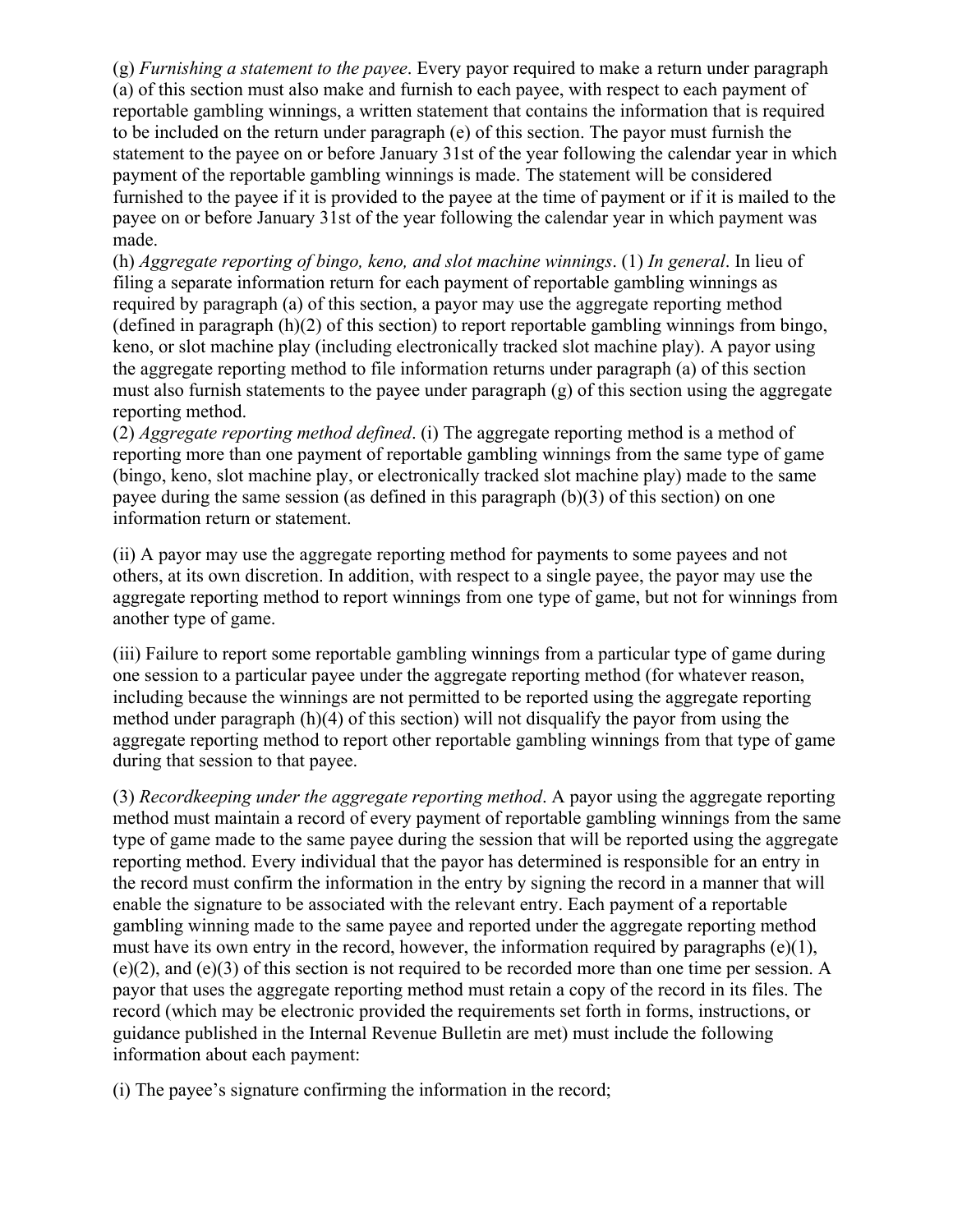(ii) The information required under paragraph (e) of this section;

(iii) The time of the win resulting in the reportable gambling winnings;

(iv) Except in the case of electronically tracked slot machine play, the total amount of reportable gambling winnings;

(v) In the case of electronically tracked slot machine play—

(A) The total amount of the winnings during the session from electronically tracked slot machine play; and

(B) The total amount of the wagers placed during the session on electronically tracked slot machine play;

(vi) The amount of reportable gambling winnings;

(vii) The method of payment to the payee (for example, cash, check, voucher, token, or chips); and

(viii) The name and gaming license number of the individual that the payor has determined is responsible for ensuring that the entry with respect to the reportable gambling winnings (including the general description of two types of identification used to verify the payee's name, address, and taxpayer identification number) is complete and accurate. Such individual may or may not be the same individual who prepared the entry.

(4) *When the aggregate reporting method may not be used*. A payor cannot use the aggregate reporting method if—

(i) The payee is a foreign person;

(ii) The payor knows or has reason to know that the person making the wager is not the person entitled to the winnings or is not the only person entitled to the winnings (regardless of whether the person making the wager furnishes a Form 5754, "Statement by Person(s) Receiving Gambling Winnings," or successor form); or

(iii) Backup withholding under section 3406(a) applies to the payment.

(5) *Examples*. The following examples illustrate the provisions of this paragraph (h): *Example 1*. On Day 1, C places five wagers at casino R on five different slot machines that are not electronically tracked. The first two wagers result in no win. The third wager results in a \$1,500 win. The fourth wager results in a \$2,500 win. The fifth wager results in an \$800 win:

(i) Under paragraph  $(b)(2)(i)(C)$  of this section, there are reportable gambling winnings from the slot machine play that is not electronically tracked of  $$4,000$  ( $$1,500 + $2,500$ ). The \$800 win is not a reportable gambling winning from slot machine play that is not electronically tracked because it does not equal or exceed the \$1,200 threshold.

(ii) Because all of the amounts were won on the same type of game (even though each of the winnings occurred on different machines) during the same session, R is permitted to use the aggregate reporting method under this paragraph (h). If R decides not to use the aggregate reporting method and meets the requirements of paragraph (h), a separate Form W–2G would have to be filed and furnished for the payment of reportable gambling winnings of \$1,500 and for the payment of reportable gambling winnings of \$2,500. However, if R decides to use the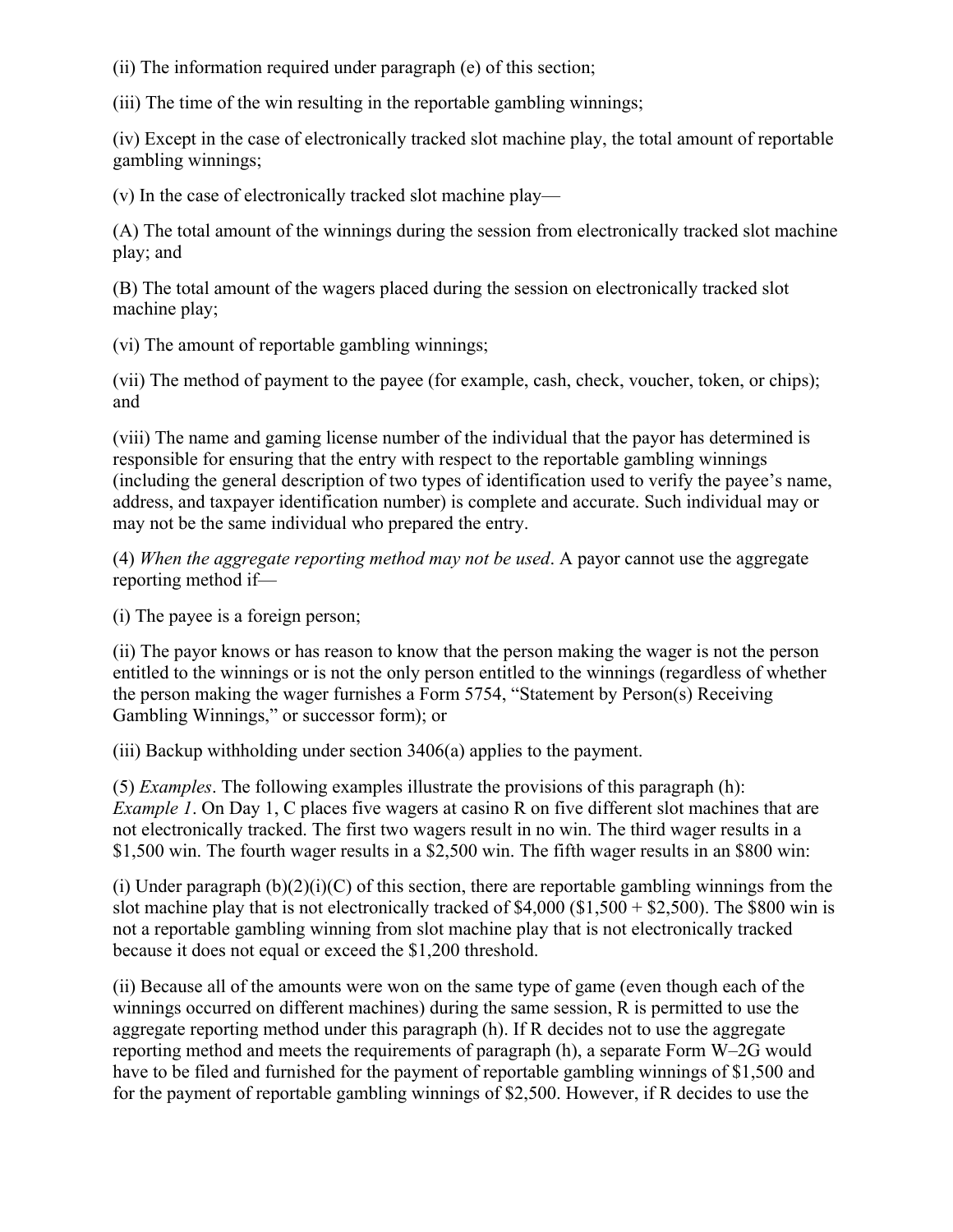aggregate reporting method, R may report total reportable gambling winnings from slot machine play that is not electronically tracked of  $$4,000$  ( $$1,500 + $2,500$ ) on one Form W–2G.

*Example 2*. Assume the same facts as *Example 1*, except that in addition to the winnings described in Example 1, at 1 a.m. on Day 2, C wins \$3,250 from one slot machine play that is not electronically tracked at casino R. Even though C played the same type of game (slot machines that are not electronically tracked) on Day 1 and Day 2, because under paragraph (b)(3) of this section the win at 1 a.m. on Day 2 is a win during a new session, under paragraph (h)(2)(i) of this section the \$3,250 of reportable gambling winnings cannot be aggregated with the reportable gambling winnings of \$4,000 from Day 1 on a single Form W–2G. Accordingly, if R uses the aggregate reporting method, R must file two Forms W–2G with respect to C's reportable gambling winnings on Day 1 and Day 2. R must report \$4,000 of reportable gambling winnings from slot machine play paid to C on Day 1 on the first Form W–2G, and \$3,250 of reportable gambling winnings from slot machine play paid to C on Day 2 on the second Form W–2G. *Example 3*. At 2 p.m. on Day 1, D won \$2,000 (after reducing the amount of the win by the amount wagered) playing one keno game at casino S. D provides S with his driver's license. The driver's license has D's photograph on it, as well as D's name and address. The driver's license does not include D's social security number. D cannot remember his social security number and has no other identification at the time with his social security number on it. D does not provide S with his social security number before S pays the winnings to D. Because D cannot remember his social security number. D cannot complete and sign a Form W–9. S deducts and withholds \$560 (28 percent of \$2,000) under the backup withholding provisions of section 3406(a) and pays the remaining \$1,440 in winnings to D. D returns to casino S and at 6 p.m. on Day 1 wins \$1,500 (after reducing the amount of the win by the amount wagered) in one keno game. D provides S with his driver's license as well as D's social security card. S generally uses the aggregate reporting method and in all cases where it is used, S complies with the requirements of this paragraph (h). At  $8$  p.m. and  $10$  p.m. on Day 1, D wins an additional  $$1,800$  and  $$1,700$ (after reducing the amount of the win by the amount wagered), respectively, from two different keno games. For each of these two wins, an employee of S obtains the information from D required by this paragraph (h):

(i) Under paragraph  $(b)(2)(i)(B)$  of this section, each of D's wins from the four games of keno on Day 1 (\$2,000, \$1,500, \$1,700, and \$1,800) are reportable gambling winnings. Because D's first win on Day 1 was at 2 p.m. and D's last win on Day 1 was at 10 p.m., all of D's reportable gambling winnings from keno are won during the same session. Because S satisfies the requirements of paragraph (h)(2)(i), S may use the aggregate reporting method to report D's reportable gambling winnings from keno. However, pursuant to paragraph (h)(4)(iii) of this section, the \$2,000 payment made to D at 2 p.m. cannot be reported under the aggregate reporting method because that payment was subject to backup withholding. Accordingly, if S uses the aggregate reporting method under this paragraph (h), S will have to file two Forms W– 2G with respect to D's reportable gambling winnings from keno on Day 1. On the first Form W– 2G, S will report \$2,000 of reportable gambling winnings and \$560 of backup withholding with respect to the 2 p.m. win from keno, and on the second Form W–2G S will report \$5,000 of reportable gambling winnings from keno (representing the three payments of \$1,500, \$1,700, and \$1,800 that D won between 6 p.m. and 10 p.m. on Day 1).

*Example 4*. In one session on Day 1, E won five reportable gambling winnings from five different bingo games at a casino T. T generally uses the aggregate reporting method and in all cases where it is used, T complies with the requirements of this paragraph (h). Although E signed the entry in the record T maintains for payment of the first four reportable gambling winnings, E